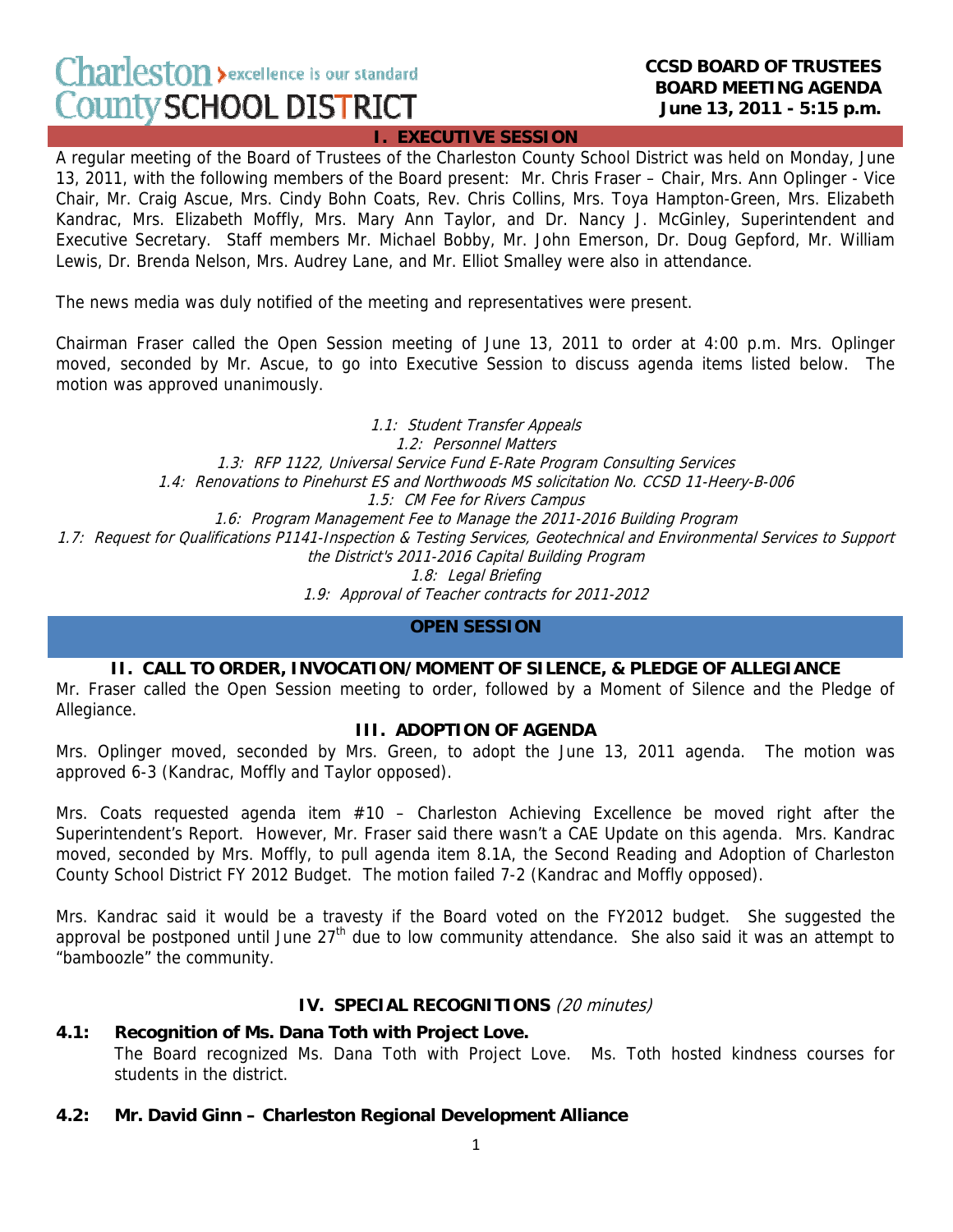Mr. David Ginn, President and Chief Executive Officer of the Charleston Regional Development Alliance, presented information on the new economic strategy called "Opportunity Next" and significant developments towards building a globally competitive economy for the Charleston region.

## **Boeing's 2nd 787 Dreamliner assembly line**

• Est: 15,000 jobs (direct & indirect) with \$5.9 billion statewide impact

# **Wind Turbine Drive Train Testing Facility**

- \$98 million DOE-backed facility one of only three and largest in the world
- Est: 20,000 jobs (direct & indirect) statewide
- Opportunity to attract global manufacturing & R&D investments

# **Southwest Airlines**

- Began service March 13, 2011
- Additional details could be found on the website opportunitynext.com.

Mrs. Kandrac asked about number of employees at MUSC and Dr. Greenberg's tenure as president. Mr. Ginn said there are 12,000 employees at MUSC and he met with Dr. Greenberg earlier today. She also asked the number of Boeing employees. Mr. Ginn said there were 4,100 employees at Boeing. Rev. Collins asked about the management staff at Boeing. Mr. Ginn said Boeing is managed by locals and individuals who relocated here. He mentioned Attorney Mark Fava, who was previously a partner at Nelson Mullins Riley & Scarborough law firm and Mr. Cavazonni who worked abroad. Rev. Collins inquired about the workforce, salary range and who to contact for a tour of Boeing. Mr. Ginn said there are currently 4,100 employees, Boeing has some jobs for high school graduates and he did not have salary information with him. Mr. Ginn shared his business card with Rev. Collins to contact him to arrange a tour. Mrs. Moffly suggested CRDA work with colleges to make sure students are trained for employment and suggested that higher education degrees be aligned with the district's curriculum. Mr. Ginn said "Ready SC" addresses competencies and skill sets needed for employment.

# **V. SUPERINTENDENT'S REPORT**

- **Graduations** Graduation is the district's core mission—preparing every child to graduate with the skills to succeed in college and the 21<sup>st</sup> Century workforce. Many graduations were held last week and many board members attended them. Most graduates had plans after graduation.
- **Literacy Data** Results on Literacy Academies will be shared at a future meeting. She has reviewed the results and is very proud of them.
- **Teacher Quality Symposium**  Last week the Teacher Quality Symposium was held. This is the district's core work: teaching and learning, supporting teachers and students. There were outstanding keynote speeches and workshops. The Teacher Quality Team was thanked for their efforts.
- **School Leadership Institute** This week, Summer Leadership Institute staff will meet to carry the work forward, bring back key themes and "what will I do at my school" lessons from Teacher Quality Symposium. The purpose of the meeting—to build leadership, skills/supports at school level, get central office and school leaders together to reflect on year, assess our progress, modify and strengthen our strategy. This gets everyone on the same "vision page" while the school year is still fresh on our minds, helps inform planning for improvement before August. The Board will receive an update at the next Board meeting.

Mrs. Taylor suggested administrative staff communicate the importance of following the code of conduct at graduations with principals. Rev. Collins suggested the Board discuss Assistant Principals and the possibility of them playing a chief role in academics. Mrs. Kandrac requested Mrs. Lane update the Board on Restructure and Redesign at the next board meeting.

# **VI. VISITORS, PUBLIC COMMUNICATIONS (Not to exceed 30 minutes)**

1. Ms. Judy Dixon encouraged the board to put the Green Schools Policy back on the agenda to show the community they are good stewards of tax payer dollars. Mrs. Moffly extended an invitation to Ms. Dixon to attend the upcoming Policy Committee meeting on Tuesday, June 21<sup>st</sup> at 9am.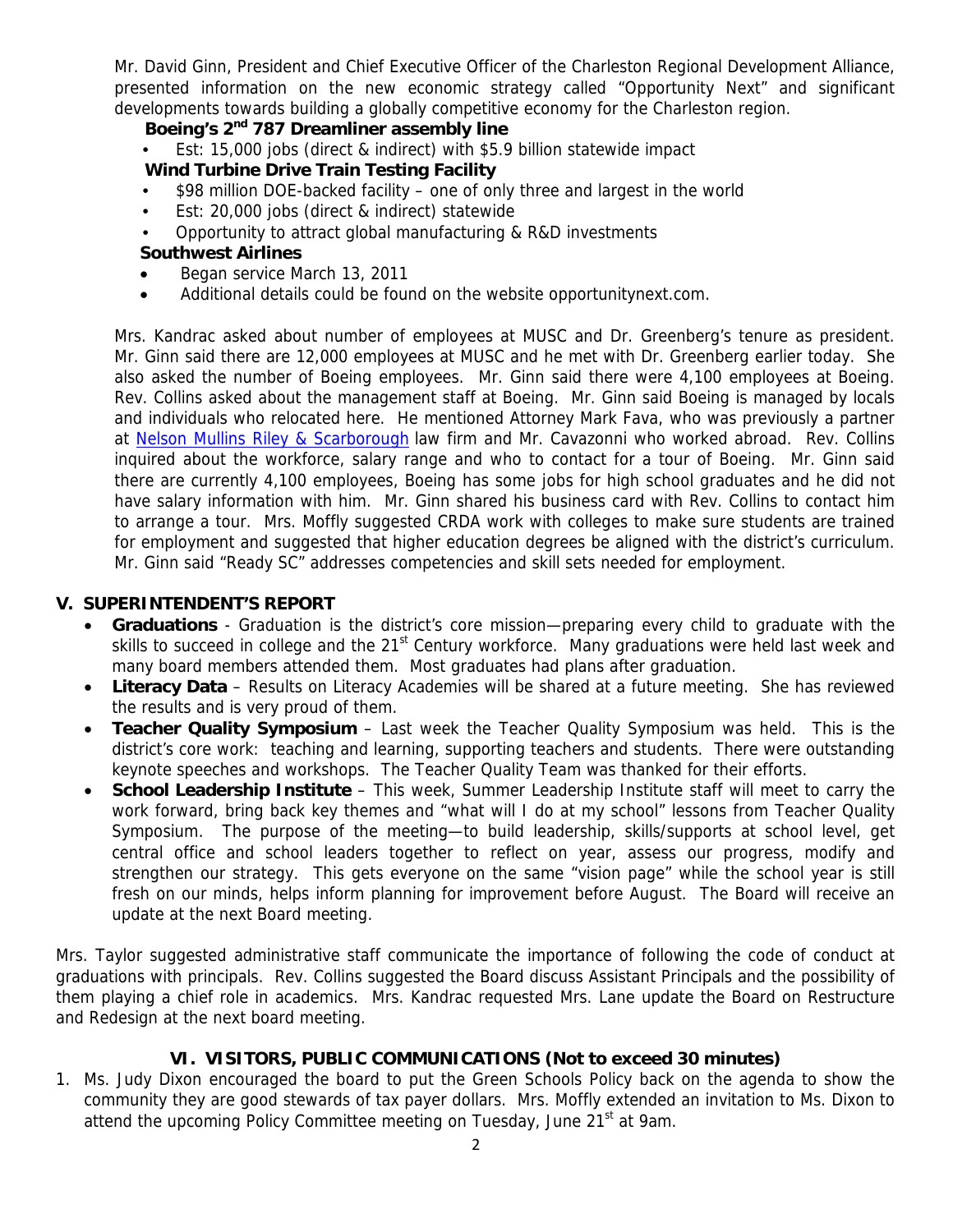- 2. Mr. Anthony Bryant addressed the Board regarding the 2012 Budget. He urged the Board to be very good stewards and "integrate the spending of public dollars".
- 3. Mr. Wayne Koeckeritz urged Board to support a Green Schools Policy.
- 4. Mr. Michael Miller, chairman of the Blue Ribbon Task Force for North Charleston High School, addressed the Board regarding the importance of selecting an effective principal for the school. He suggested an experienced successful principal with evidence of measurable success and Title I experience. The candidate should also provide documentation of his performance and success in turning around a low performing school.

# **VII. APPROVAL OF OPEN SESSION MINUTES/EXECUTIVE SESSION AGENDA ITEMS**

# **7.1: Open Session Minutes of May 23, 2011 and May 26, 2011**

# **7.1A – Open Session Minutes of May 23, 2011**

Mrs. Coats moved, seconded by Mrs. Moffly, approval of the May 23, 2011 Board Minutes with the following corrections. The minutes were approved 8-1-0(Mr. Fraser abstained), with the following revisions.

Mrs. Moffly said page 7.1A4,  $3<sup>rd</sup>$  paragraph – Mrs. Moffly said "the superintendent said she was working on the information which she would forward to the board at the end of the week". Also she said 7.1D motion was 6-3 (Collins, Kandrac and Moffly opposed). Mrs. Kandrac said the approval was 6-3. However, the contract approval was 8-0. Mrs. Moffly said she opposed the motion, therefore, the vote should be 7-1 (Moffly opposed).

Also, Mrs. Kandrac highlighted notes on page, item 7.1A-4 – Item 1.2 statement about Mrs. Coats abstaining. She suggested it was not necessary for Mrs. Coats to abstain. She suggested more training was needed so members would know when to abstain. Also, Mrs. Kandrac also announced that other revisions were made earlier by the secretary.

#### **7.1B – Open Session Minutes of May 26, 2011**

Mrs. Green moved, seconded by Mr. Collins, approval of the May 26, 2011 Board Minutes. The minutes were approved 8-0-1 (Moffly abstained).

Mrs. Kandrac said minutes from May 26<sup>th</sup> suggests something that took place after the meeting. She said it could get the cause the Board trouble. She will consult legal counsel about the addition of information after the meeting adjourned and offered to discuss this matter later.

#### **7.2: Motions of Executive Session of June 13, 2011**

#### **1.1: Student Transfer Appeals**

The Board approved student transfer appeals B & C to Laing Middle; student transfers D, E, F, G, H, I & J were approved; student transfer appeal A was denied due to lack of space. The motion was approved 9-0.

#### **1.2: Personnel Matters**

The Board discussed a Personnel Matter in Executive Session. No action was taken.

# **1.3: RFP 1122, Universal Service Fund E-Rate Program Consulting Services**

The Board approved the funding Request for Proposal #P1122, Universal Service Fund E-Rate Program Consulting Services. The funding source is General Operating, not to exceed \$50,000 per year. The contract term is 5-years. The total cost is \$250,000. The motion was approved 9-0.

# **1.4: Renovations to Pinehurst ES and Northwoods MS solicitation No. CCSD 11-Heery-B-006 - PULLED**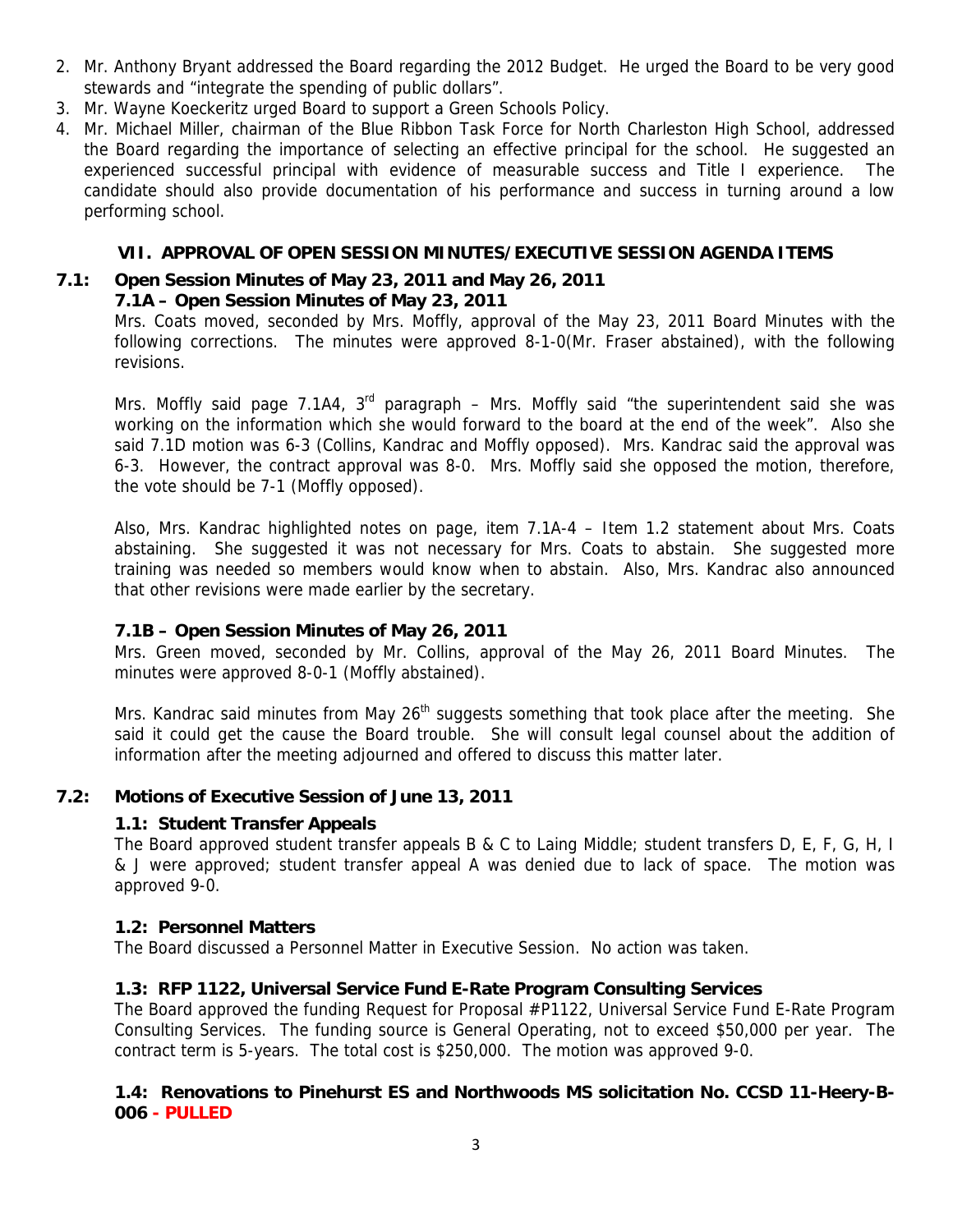This item was pulled from the agenda. Therefore no action was taken.

# **1.5: CM Fee for Rivers Campus**

The Board approved the negotiated Construction Management fee for Heery International, Inc. for Phases 1, 2, and 3 at Rivers campus. The motion was approved 9-0.

# **1.6: Program Management Fee to Manage the 2011-2016 Building Program - PULLED**

This item was pulled from the agenda. Therefore no action was taken.

#### **1.7: Request for Qualifications P1141-Inspection & Testing Services, Geotechnical and Environmental Services to Support the District's 2011-2016 Capital Building Program**

The Board approved the award of Indefinite Delivery Contract to five firms, S&ME, GS2 Engineering, Wright Padgett Christopher (WPC), ECS Carolinas, LLP, and Newkirk Environmental based on review and approval by the Technical Evaluation Board to support the district's 2011-2016 Capital Building Program. The motion was approved 8-1 (Kandrac opposed).

# **1.8: Legal Briefing -**

General Counsel briefed the Board on a legal matter. No action was taken.

#### **1.9: Approval of Teacher contracts for 2011-2012**

The Board approved the Teacher contracts for 2011-2012. The motion was approved 8-1 (Kandrac opposed).

Mrs. Kandrac inquired about the timeline for recommendations of principals and assistant principals. Mr. Briggman said in last nine years the recommendation came separately. Mrs. Kandrac asked about salary information. Mr. Briggman said salaries have never been included with the recommendation. Mrs. Kandrac asked about placement of teachers and said the numbers did not add up. Mr. Bobby said there were a high number of teachers this year because of positions previously funded by Stimulus Funds. Mr. Briggman said some listed aren't full time employees.

#### **7.3: Financial Minutes of May 23, 2011 and May 26, 2011**

Mrs. Oplinger moved, seconded by Mrs. Green, approval of the May 23, 2011. The minutes were approved 8-1 (Moffly opposed).

Mrs. Coats inquired about the difference in amounts for current and future impact for agenda item 8.1C. Mr. Bobby said the annual service fee is the only amount not included. He will bring that information back to the Board.

Mrs. Kandrac said May 26<sup>th</sup> Board minutes projected something the Board was not aware of, the ranking of cost increases which took place after the meeting. She said her constituents would like to see the priorities of individual board members. Mr. Bobby said at the end May 26<sup>th</sup> board meeting Chairman Fraser collected information from the eight board members present which he compiled. Mrs. Kandrac requested the results at the end of the Audit and Finance Committee meeting. However, he told her it would be provided at today's meeting. At this time, Mrs. Kandrac withdrew her vote approving the Board minutes of May  $26<sup>th</sup>$ . She said according to Mr. Bobby, only one person was apprised of the ranking of cost increase information and that was just acknowledged by Mr. Bobby. Therefore, the results of the ranking of Board priorities information should not be included in the May 26<sup>th</sup> Board minutes. She said inclusion of information that became available after the meeting was probably an ethics violation. Mr. Fraser requested the information be removed from the official minutes onto a separate sheet.

#### **VIII. COMMITTEE REPORT(S)**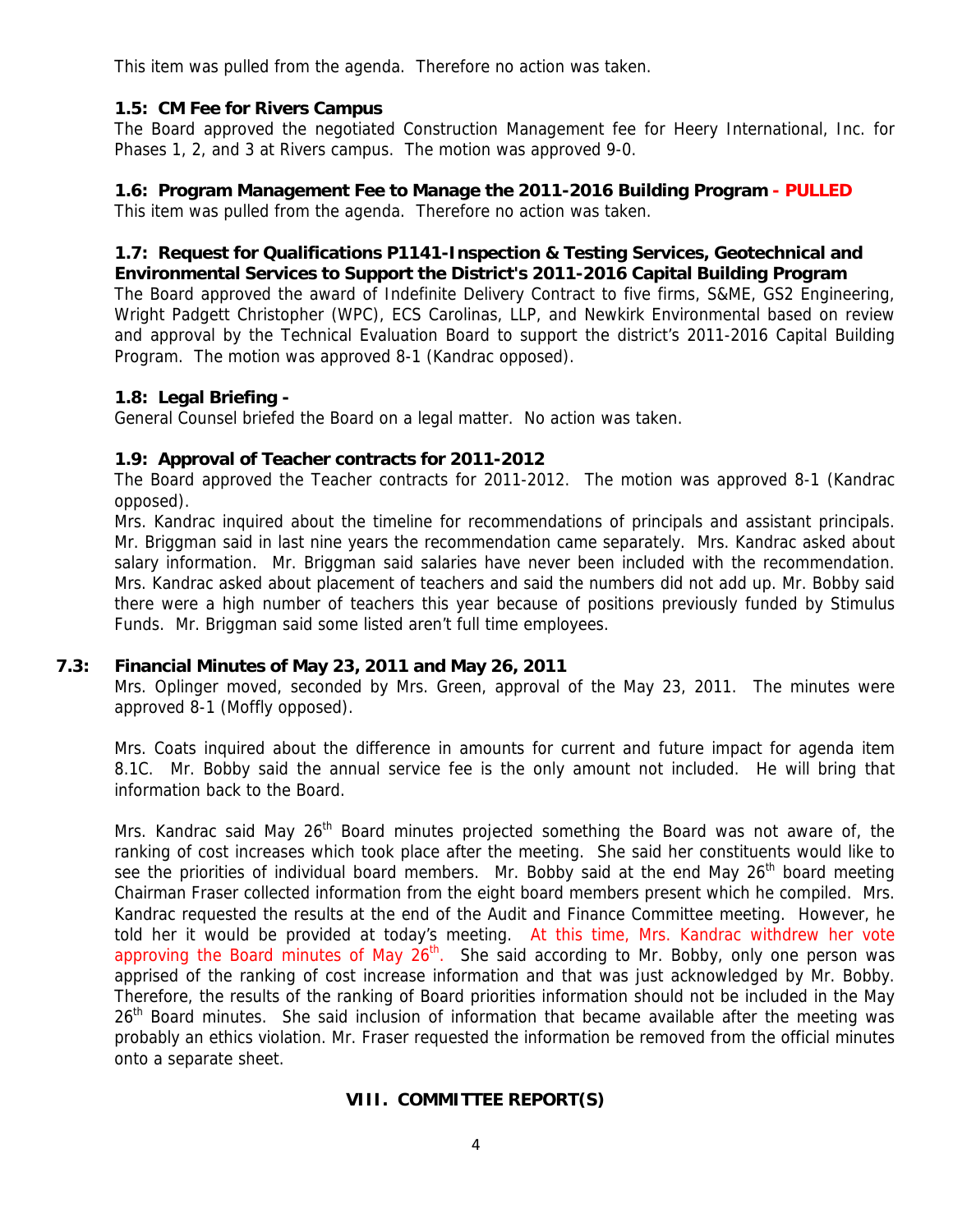# **8.1: Audit & Finance Committee**

**A. Second Reading and Adoption of Charleston County School District FY 2012 Budget**  On behalf of the Audit and Finance Committee, Mrs. Coats moved approval of the recommendation that the proposed budget for FY 2012, shown below. The budget may be amended based upon factors yet to be finalized including but not limited to 1. Adoption of State of SC Budget, 2. Completion of County Reassessment, and 3. Passage of Local Legislation. The motion was approved 6-3 (Kandrac, Moffly and Taylor opposed).

- General Operating \$334,307,983.00
- Special Revenue \$63,012,463.00
- Food Service \$20, 014,904.00
- EIA \$24,876,225.00
- Debt Service \$82,185,582.00
- Capital \$97,558,550.00

 Listed below are the results of the Board's ranking for the 6 items as we move forward. These items were calculated based on the total points for each item using the 8 board members' ranking. Then the total points were divided by 8 for the number of board members who voted. The lower the points, the higher the ranking.

| <b>ITEM</b>                | Total         | Average |
|----------------------------|---------------|---------|
|                            | <b>Points</b> |         |
| <b>Eliminate Furloughs</b> | 8             | 1.0     |
| <b>Revisit Day Porters</b> | 2.3           | 2.875   |
| Use of Fund Balance        | 43            | 5.375   |
| COLA                       | 31            | 3.875   |
| Step Increase              | 24            | 3.0     |
| <b>School Staff</b>        | 39            | 4.875   |

 Mrs. Kandrac said this was an unofficial second reading of the budget because the vote on the first reading was moved by a board member that has a letter of recusal on file. Therefore, that individual should not have made the motion. She also said Mr. Fraser should have called for a point of order when he whispered a comment earlier during the meeting which may be recorded on the DVD. Some new members have not received documents they requested in November that are critical to budget decision making. i.e., 2008administrative salaries, salaries over \$50,000 and public/private partnerships. She asked top level administrators to consider reducing their salaries. She suggested that some information may have been shared with some members, not all. Therefore, she will seek input from Ethics Commission to see if this is a violation of the law. The budget schedule shows the second reading of budget is scheduled for June  $27<sup>th</sup>$ . It is unusual to have an empty board room during budget readings. She mentioned previous concerns with the millage rate. Several requests were made for Chamber of Commerce dues and the response was no dues were paid to the Chamber. However later she received different response. Mr. Bobby said administrative salaries were provided earlier to the Board along with comparison information. Regarding reassessment, he said two weeks ago Mr. Bobby Kale, the Charleston County Deputy Tax Assessor, told him reassessment information would not be available until July. The Resolution was written to allow necessary amendments when the final information is received from the state budget. Therefore if there are changes, the budget would be amended. He was conservative enough that more funds may come in. The amendment would reduce the use of Fund Balance going forward in this budget. Student Cost funds could go into fund balance. The budget difference--\$3.5 to \$5.2 million is removal of furloughs and change for day porters. Mr. Fraser said he personally spoke to the assessor who shared the same information with him. Again, Mrs. Kandrac questioned why the second reading of the budget is June 13<sup>th</sup> instead of June 27<sup>th</sup>. Mr. Bobby said it was appropriately publicized and he mentioned at earlier board meetings that he would bring the second reading back to the Board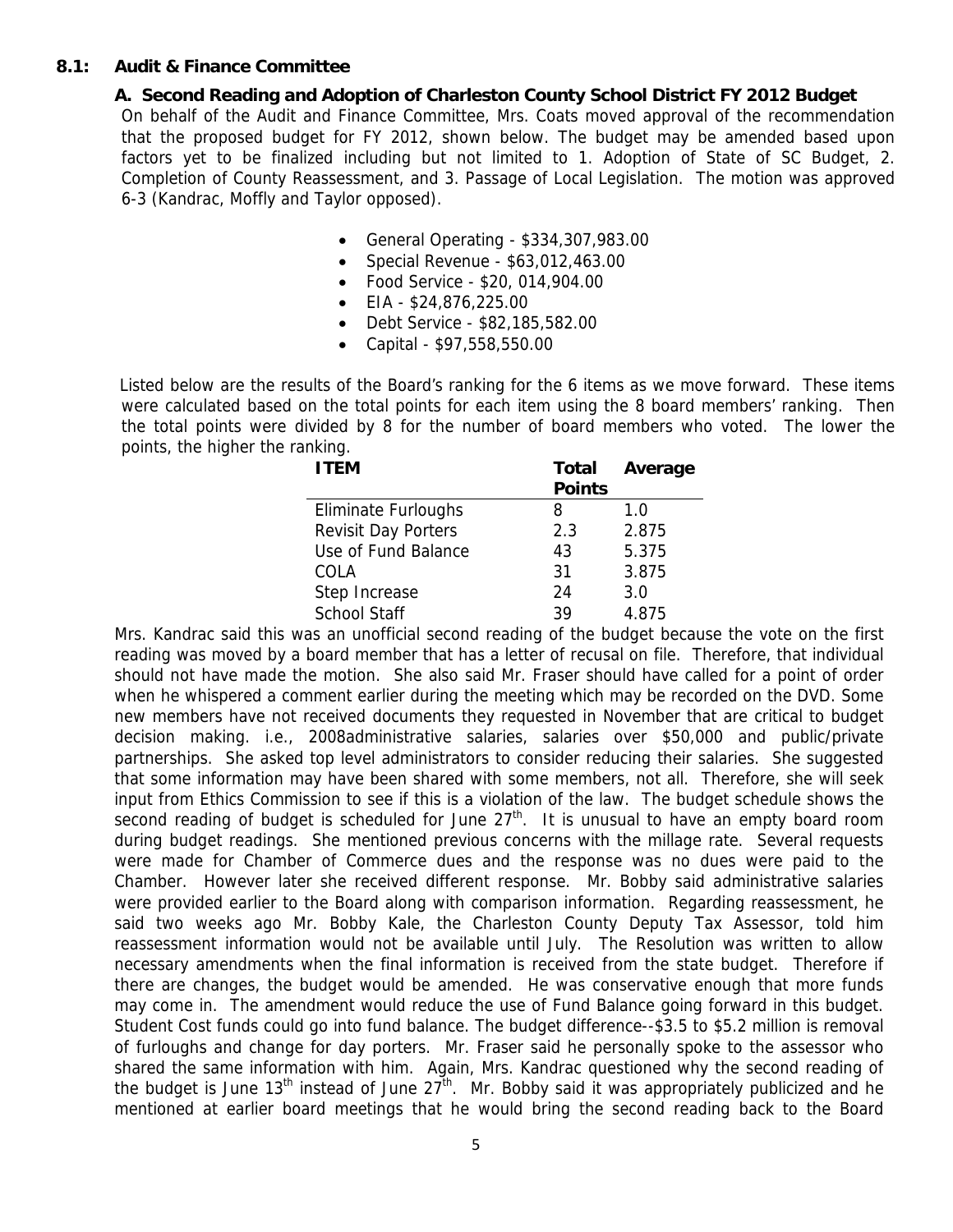earlier. The intent is to inform staff earlier about the status of their jobs and give them more time to plan for furloughs. Also, the budget approval is required for the purpose of passing a tax anticipation note. If the budget is not passed, the district would be in jeopardy of not making payroll. Mrs. Kandrac asked if second reading book was published before the Audit and Finance Committee meeting with the original budget calendar. Mr. Bobby reiterated what he said earlier about the timeline for issuing a Tax Anticipation Note and making payroll. He would also like to get the budget approved early next year. Mrs. Kandrac asked if the approval was legally the first or second reading of the budget. Mr. Bobby said he was not qualified to give a legal opinion.

 Mrs. Taylo, who attended the S.C. State Board of Education meeting to address another issue, said while there, she learned that the \$1.9 million fund balance the district would benefit from is still questionable. If it passes, it should generate approximately \$200 per student for classroom increases. Mr. Bobby said about the assumption the budget book the senate base cost is higher than the amount the district used. Therefore, if it is approved it would generate funds to cover furloughs and possibly day porters. Mr. Taylor said she specifically circled furlough for school-based folks on her priority list. Mr. Bobby said some members submitted furlough with preferences. However, the majority did not respond that way. Therefore staff looked at furloughs for all staff members. If the board desires to do something different, it could be discussed. Mrs. Taylor said she did not want to dip into Fund Balance. She wants it to remain solvent. Mr. Bobby agreed with Mrs. Taylor about protecting fund balance. He also said he is managing the budget carefully and looking at other opportunities to raise revenue to add to Fund Balance and will ask the Board to reconsider asset management and look at buildings and stranded properties and possibility of leasing. Mr. Fraser asked if considering demolition old buildings. Mrs. Taylor suggested staff prepare a proposal for the June  $27<sup>th</sup>$  meeting to demolish shuttered buildings because due to cost – electricity and tax. Mr. Bobby said already looking at demolition for three buildings. Also, he said, there is a multitude of stranded or demolishable properties. Mrs. Taylor said anything that cost the district money that does nothing for children should be eliminated and funds should be directed to building maintenance. She inquired about cost effectiveness of fleet vehicles Mr. Bobby said could be used for trips to Columbia. Mr. Bobby said if district owned fleet of vehicles is used to travel out of town, \$50,000 could be saved because it's less expensive than mileage reimbursements. Mrs. Taylor also asked about travel allotments. Mr. Bobby said no changes were made for the seven staff members who have contractual agreements. He is one of the seven. Mrs. Taylor asked about amounts for litigation and mediation. Mr. Bobby said \$280,000 is a modest amount for a district this size.

 Rev. Collins asked the difference between this budget and last years. Mr. Bobby said there were two significant differences in the  $1<sup>st</sup>$  and  $2<sup>nd</sup>$  reading of the GOF budget. The \$2 million increase is the elimination of furloughs for all employees and the new proposal for day porters that were initially outsourced. The proposal in  $2^{nd}$  Reading is that day porters in  $9<sup>th</sup>$  year employment or greater they could remain as a CCSD employee for a maximum of three years. This gives them an opportunity to retire in three years, look for another position within the district or go outside district, consider working with one of three service providers or do something else. There are thirty employees in this category. Rev. Collins asked about retention of those employees and if out-sourced companies are keeping the same employees. Mr. Bobby said there were a few isolated incidents. However, extensive information on retention not available. Rev Collins asked other questions about outsourcing. Mr. Bobby said the district has been doing this for seven years now with multiple companies. Rev. Collins said he likes having same day porters in school year after year. Also, he asked about background checks for day porters that work for outsource companies. Mr. Bobby said day porters are screened because they work with kids. Also, he said he anticipates the same day porters would continue to be employed at their same current schools. A commitment has been made with assurances from contractors. Rev. Collins asked about budgeted amounts for Legal Services. Mr. Bobby said amount in Purchased Services, it's the amount paid to outside counsel, i.e., the bond counsel and Attorney Kathy Mahoney. Mr. Emerson takes on large case load. Rev. Collins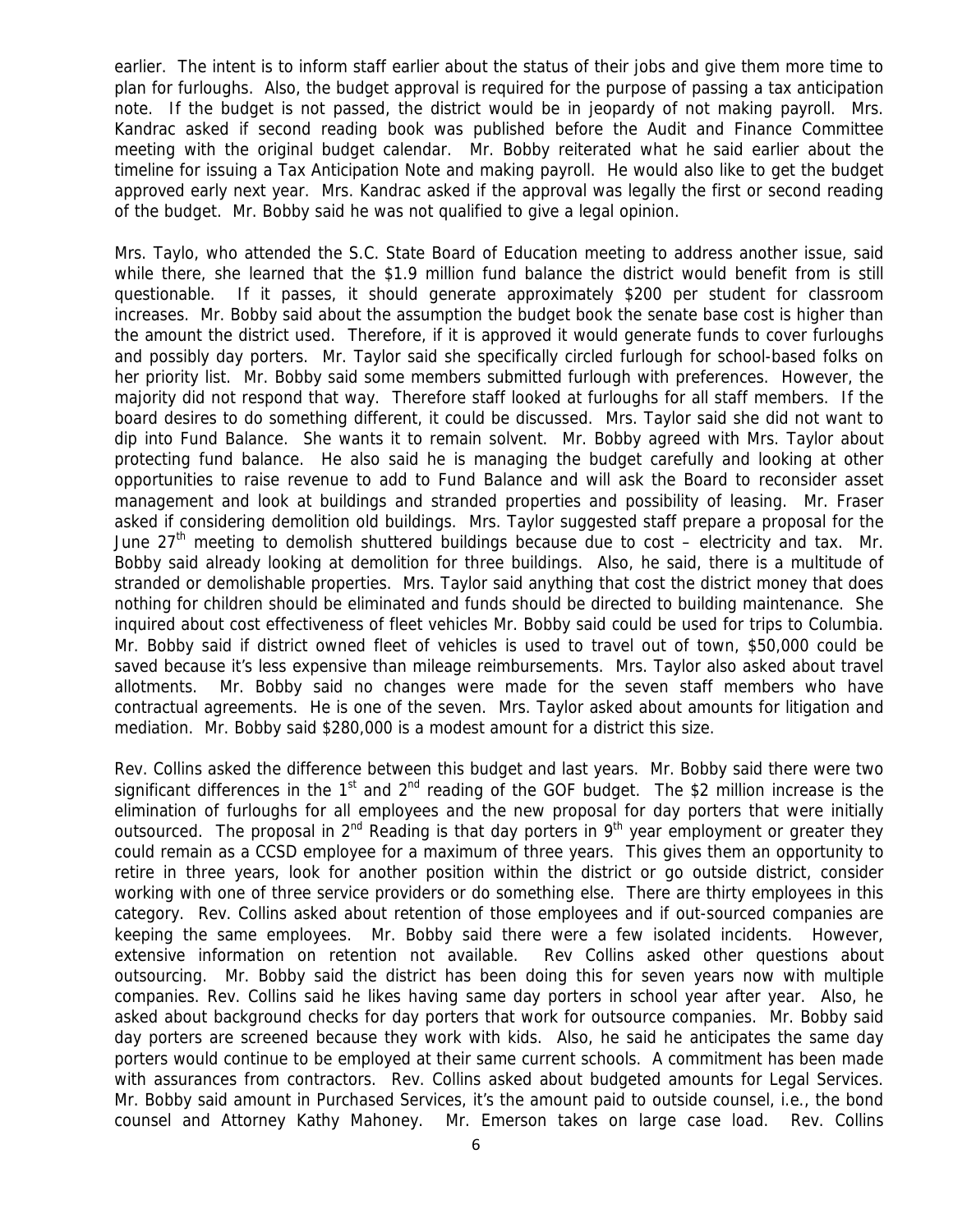commended Mr. Emerson and Mr. Olson for the good job they did at the charter meeting in Columbia.

 Mrs. Moffly said Day Porters are considered Facilities Specialists. She said trying to reduce energy bill is difficult for the Green Policy. However, keeping day porters is important to the efforts to reduce energy bills because new employees would not have the same experience. Mr. Bobby spoke of energy savings efforts. Staff is taking every opportunity to reduce energy bill. Further, he said efforts to reduce energy resulted in energy incentives that were given to some schools. Staff is looking at energy conservation in the design guidelines and monitoring systems and energy used to see if the amount of energy fluctuates. New buildings take a lot of time to stabilize. Stimulus Grant funds (\$2.1 million) was used for energy conservation which will result in savings. Some buildings are being audited by the state department. Audits would be used to make energy management decisions. Mrs. Moffly said the minutes of May 26<sup>th</sup> mentioned that Mrs. Coats asked about the extra \$1 million for the Innovation Zone and the additional \$250,000 discretionary amount for allocated to the Innovation Zone for the challenged population it serves. She said they already get a lot of Federal Funds. She is looking for funds to save jobs of building specialists. Mrs. Moffly said property insurance and transportation costs should be looked at. An expert offered to do an assessment for free. Property insurance was increased last year because property insurance increased \$21,000 this year. She suggested there could be savings by looking at how to insure properties. Mr. Bobby said property increase was increased because the district was under-insured. The decision to go to South Carolina School Boards Insurance Trust saved the district a lot of money. The cost has been stable since the district changed to SCSBIT. The insurance overall coverage was increased by \$500,000 and additional square footage increased on the insurance. He said an RFP would be issued next year for property insurance. Mrs. Moffly said unemployment insurance will go up because day porters were not recommended. She said there is a cost associated employed or unemployed. Mrs. Moffly suggested unused properties be appraised for commercial property. She said conservation use would get the highest and the best use. Mr. Fraser said could look into it.

 Mrs. Coats said she appreciates the break-down of the overtime information provided but feels there could be some savings there. She also asked how to reduce budgets for Constituent Offices. Mr. Bobby provided a handout which he said separates Constituent Offices from Learning Communities. Mrs. Coats said the Board's budget was increased by \$17,000. She said it is necessary to reduce large amounts spent on shuttered buildings—electricity and security. Mr. Bobby said these were listed for monitoring purposes. Mrs. Coats suggested the use of motion sensors and said a lot of money and amounts should be vetted. She asked Mr. Bobby to bring to the Board a quarterly report to share monitoring results. Mr. Bobby said everyone should be monitoring their budgets. The goal should be to spend only for "needs". Unspent funds will be carried forward. School buildings now have the opportunity to carry over money, if they are able to save funds in their everyday operations, and reap a portion of those benefits. Mrs. Coats said she would like to see usage by location on financial reports. She reiterated that the Board's budget increased from last year. Mrs. Kandrac said that was due to the two former board members who didn't take travel stipends. Mrs. Kandrac asked Mr. Bobby why some reports came later than others. Mr. Bobby said the first goal was to get budget books together. The second goal was to gather information to respond to. Mrs. Kandrac asked about salaries over \$50,000 and if it included perks (car and other benefits or other things). She requested information on discretionary funds for anyone including the superintendent. Mr. Bobby said the staffing contingency which was formerly known as the Superintendent's Fund was reduced from \$1 million to \$750,000. That amount was exceeded and may be less this year. Since the district is looking at a high attendance, more students require more staff.

 Mrs. Coats asked for clarification for staffing contingency. Mr. Bobby said projections are included revenues. However, there are reductions in some cases. He said the concern in reducing allocation is upsetting to students and parents. He offered to provide quarterly information on contingency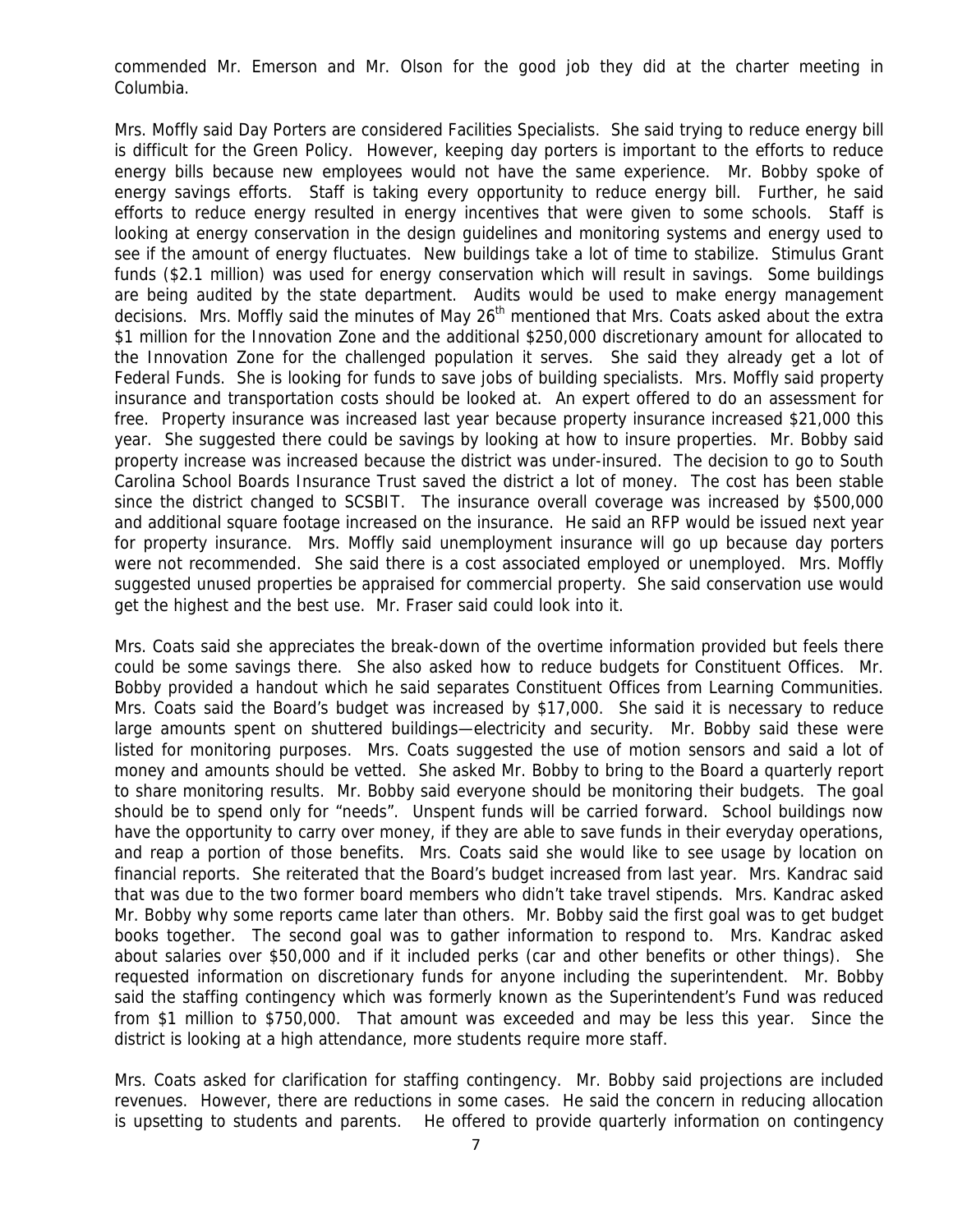funds used for staff. It is not a whole lot when broken down by schools.

 Mrs. Kandrac asked about agenda item budget priorities information would be provided. Mr. Bobby had a staff member make copies which were distributed shortly thereafter. Mrs. Moffly asked about school budget calculations which Mrs. Coat said listed.

 Rev. Collins asked about Other Objects account #690. Mr. Bobby said it is the Challenge Fund for schools to request things not included in their formulas—interventionists, aides, etc. The Challenge Fund is reviewed by staff prior to release. Mrs. Shannon said the money is relocated to salaries and benefits as needed. Mr. Bobby said \$5.2 Million is the School Improvement Federal Grant for Burke, St. Johns, Stall and Greg Mathis which does not have an approved budget at this appoint. Ms Shannon said the amount is in the 690 account and must be moved to another account to be spent. Rev. Collins asked about Gifted and Talented and ESOL teachers. Mr. Bobby said four G/T teachers were added to meet the student population. The ESOL info was presented before  $1<sup>st</sup>$  reading. It's because increase of Hispanic Population for staff support. They service kids at multiple locations.

 At 7:55 p.m. Mrs. Oplinger moved, seconded by Mrs. Green, approval of the 2012 budget. The motion was approved 6-3 (Moffly, Kandrac and Taylor opposed). Please see details at the beginning of agenda item.

#### **B. Increase Meal Prices for Breakfast and Lunch**

 Mrs. Kandrac moved, seconded by Mrs. Coats, approval of the recommendation to set the price of breakfast at \$1.30 and the price of lunch at \$2.05. The motion was approved 9-0.

 Mrs. Kandrac inquired about price increases. Mr. Bobby said the minimum increase amount is requested but it is driven by the Federal Government. Mrs. Kandrac said she gave Mr. Walter Campbell in the Food Service Office information on healthy frozen meals which could generate a savings. Rev. Collins suggested that students in other counties eat better than CCSD students. Mr. Fraser requested meal plans be brought to the Board for review. Mrs. Taylor said some schools do a better job with meals than others. She has seen the quality of the food. There should be five high quality lunches per week. She suggested the district consider a healthy nutritional lunch schedule.

#### **C. CCSD Donation Policy Process**

 Rev. Collins moved, seconded by Mrs. Green, approval of the recommendation to receive information regarding CCSD Donation Policy Process and forward to Policy Committee and Administrative Staff for review. The motion was approved 9-0.

 Mrs. Moffly asked why it didn't come through the Policy Committee. Mr. Bobby said it came through the Audit and Finance Committee because it has financials. The request is to send it to the Policy Committee.

#### **D. Reallocation/Release of Contingency**

 On behalf of the Audit and Finance Committee, Mrs. Coats moved approval of the recommendation to approve a release of contingency from the FY2011 Fixed Cost of Ownership Capital Budget in the amount of \$325,000 (James B. Edwards Elementary Upfit - \$175,000 & Portable Classroom Moves and Install multiple locations - \$150,000). The motion was approved 9-0.

 Rev. Collins asked about contingency funds and time restraints. Mr. Bobby said it is necessary to be careful not to hold it too long because of arbitrage restraints. All capital contingencies are used up to date. This information is on monthly Capital Report.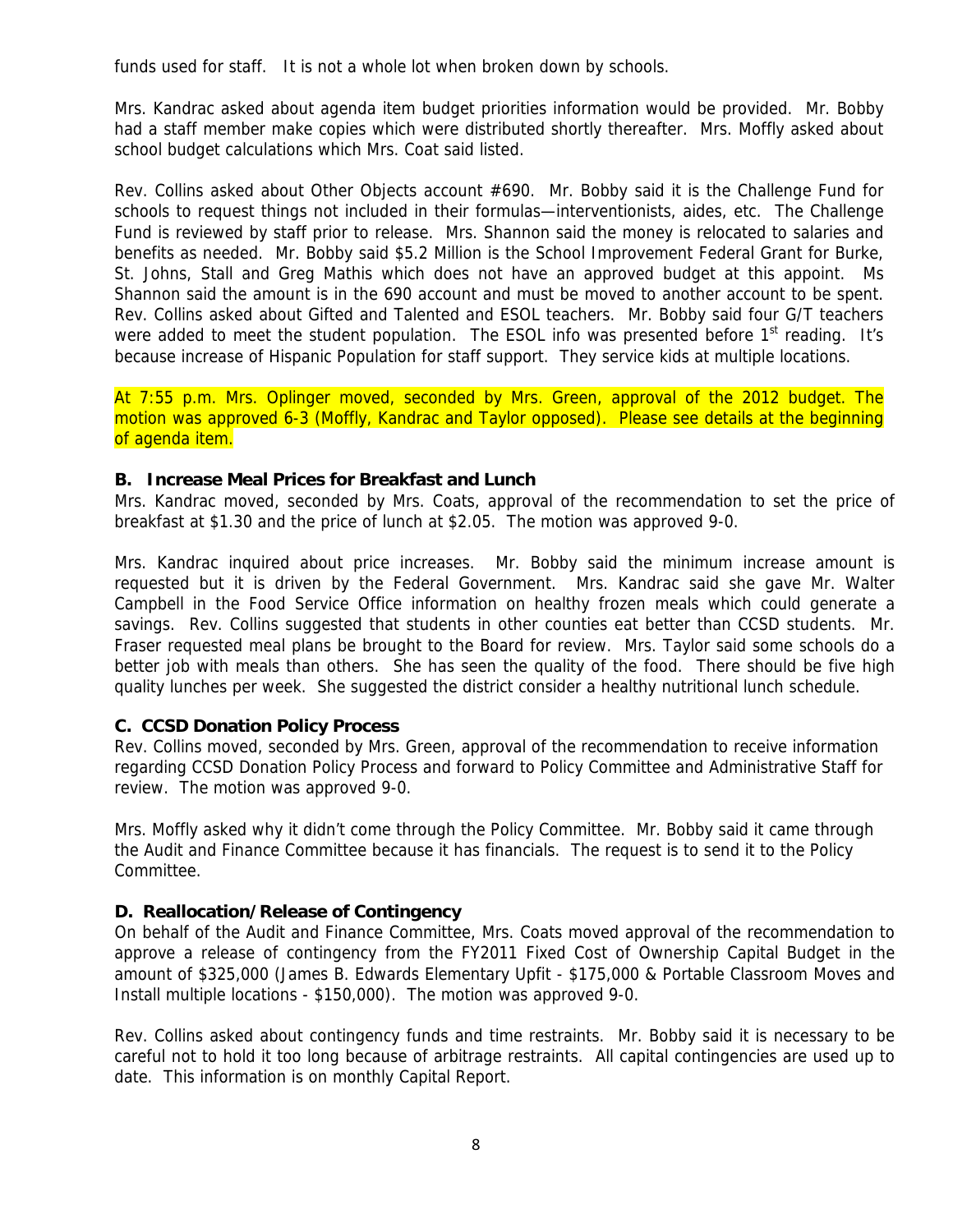# **E. Purchase of Ancillary Materials – K-5 – Dr. Gepford**

 Mrs. Kandrac moved, seconded by Mrs. Coats, approval of the recommendation to purchase K-5 ELA workbooks and grades 1-5 supplemental Everyday Math materials. The total funding amount is \$287,799.00. The funding source is K-5 Carryover Funds. The motion was approved 9-0.

 Mrs. Kandrac said she would like to see material beforehand. She received a complaint after "Every Day Math" was approved. She suggested materials be provided at workshops or left with Mrs. Portia Stoney for Board review.

#### **F. Memminger ES-Demolition and Early Site Work Package**

 On behalf of the Audit and Finance Committee, Mrs. Coats moved approval of the recommendation to award a contract to Palmetto Construction Group for Memminger Elementary School – Demolition and Early Site Package in the amount of \$870,970.00. The funding source is Capital Funds. The motion was approved 9-0.

#### **G. Harbor View ES Swing Campus (Stiles Point ES) & Mikell Drive Rd. Improvements**

 On behalf of the Audit and Finance Committee, Mrs. Coats moved approval of the recommendation to award a contract to O.L. Thompson Construction Co., Inc. for Harbor View Elementary School Swing Campus (Stiles Point ES) and Mikell Drive Road Improvements in the amount of \$815,033.00. The funding source is Capital Funds. The motion was approved 9-0.

#### **H. Charleston Progressive ES Demolition and Early Site Work Package**

 On behalf of the Audit and Finance Committee, Mrs. Coats moved approval of a recommendation to award a contract to Gulfstream Construction for Charleston Progressive Elementary School – Demolition and Early Site Work Package in the amount of \$1,481,400.00. The funding source is Capital Funds. Approved 9-0.

#### **I. Buist Academy-Demolition and Early Site Work Package**

 On behalf of the Audit and Finance Committee, Mrs. Coats moved approval of a recommendation to award a contract to Hill Construction for Buist Academy – Demolition and Early Site Work Package in the amount \$472,147.00. The funding source is Capital Funds. Approved 9-0

#### **J. Procurement Operational Procedures**

The Board received the Procurement Operational Procedures as information.

#### **8.2: Policy Committee**

#### **A. First Reading - BDDA – Board Information Requests - PULLED**

This item was pulled from the agenda. Therefore, no action was taken.

Mrs. Moffly said she was told the item came too late to be on this board agenda. However, the Policy Committee approved it two meetings ago. Mrs. Kandrac suggested the Board was "tricked".

#### **B. Second Reading - BDA – Duties of the Chairman**

 Mrs. Moffly moved approval of the Second Reading - BDA – Duties of the Chairman. The motion was approved 6-3 (Coats, Green and Oplinger opposed).

 Mr. Fraser said each committee shall elect a chair and vice chair was omitted. Mrs. Oplinger said she knows what the Policy Committee approved was to allow the committee to elect a vice chair. Therefore, she will not support approval because the standard practice is for the Board Chair to appoint committee chairs. Rev. Collins suggested it was fair to have committee members choose their own chair and vice chair. Mrs. Moffly said the committee's recommendation was amended at the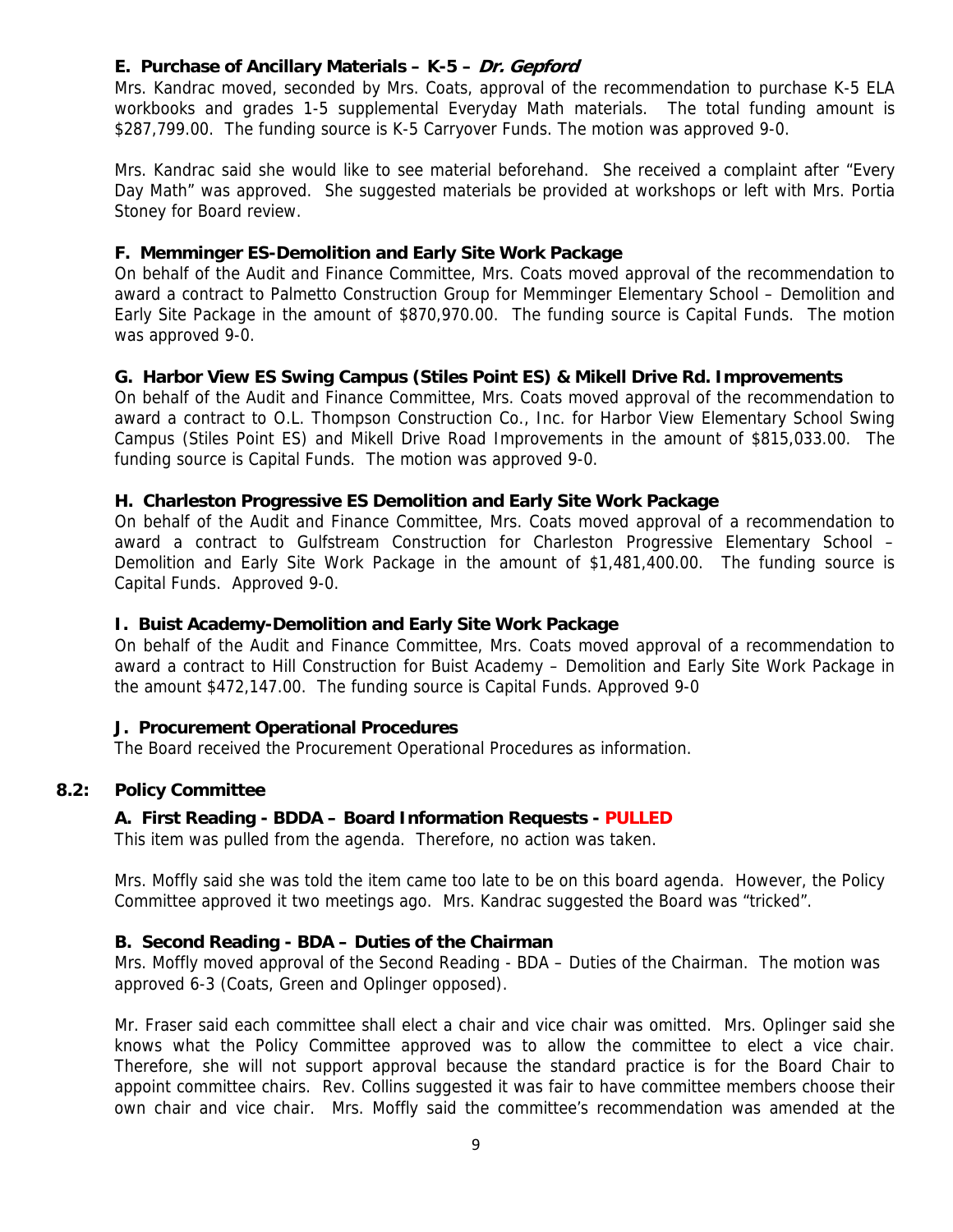Board meeting. She said Roberts Rules says the board is allowed to set Bylaws and Policies. Mrs. Kandrac asked if it should say majority or super majority. Mrs. Moffly moved, seconded by Mrs. Kandrac approval of the policy as it was amended that each committee elect its own chair and over ruling could be by a majority.

#### **C. First Reading – Policy BID – Board Member Compensation**

 Rev. Collins moved, seconded by Mrs. Moffly, approval of the First Reading of Policy BID – Board Member Compensation. The motion was approved 9-0.

 Mrs. Moffly said she emailed Mrs. Green for specifics. Mrs. Kandrac said the policy applies to the Board's travel budget.

## **IX. MANAGEMENT REPORT(S)**

#### **9.1: Capital Projects Report - April 2011**

# **X. CAE UPDATE**

The Board did not receive a Charleston Achieving Excellence Update at this meeting.

# **XI. POTENTIAL CONSENT AGENDA ITEMS**

#### **11.1: SCSBA Board of Directors Executive Committee Nomination for the position of Secretary**

Mr. Fraser said Mrs. Green is on the South Carolina School Boards Association Board of Directors and Mrs. Kandrac is her backup. The request is to nominate her for the position of Secretary to that Board. He was not sure of the date of the election. Mrs. Moffly nominated Mrs. Kandrac. However, Mr. Fraser said Mrs. Kandrac had to be on the State Board of Directors. Mrs. Kandrac said if Mrs. Green is not running for the Board again, it would be up for grabs.

 Mr. Fraser moved, seconded by Mr. Ascue, approval of nominating Mrs. Green for the Secretary position on the SCSBA Board of Directors. The motion was approved 7-2 (Kandrac and Taylor opposed).

Mrs. Kandrac said the Board has not received reports from Mrs. Green, Mrs. Green missed 4 out of 5 Audit and Finance Committee meetings and Mrs. Green said she had too much on her plate. Mrs. Green said she didn't miss that many meetings and suggested Mrs. Kandrac just cast an opposing vote. Rev. Collins suggested Mrs. Green bring updates to the Board. Mrs. Green said she would, to the extent that she could.

#### **XII.NEW BUSINESS**

- **12.1:** A. Mrs. Taylor suggested the following items for new business.
	- proposal to demolish shuttered buildings, salary review for administrators;
	- directors and above because to look at reductions due to the economy;
	- J. Simons Montessori approval—Mrs. Coats said since the recommendation came from the committee it was determined that there was no need to vote;
	- Green Policy Plans discussion with information on design issues and new buildings; and
	- Literacy Policy
	- B. Rev. Collins said he thought Montessori would come back before the Board because he doesn't want it to become a countywide magnet. He said Hursey students have choices (Montessori or regular program), that should continue to be the case. Dr. McGinley said it is not possible to do dual program at James Simons. No one will be forced out. She will bring information to the Board in future. The planned enrollment is 450. Rev. Collins also asked for percentage of parents who supported the Montessori School concept.
	- C. Mrs. Moffly said the Policy meeting schedule initially met the Board agenda deadline. Now the